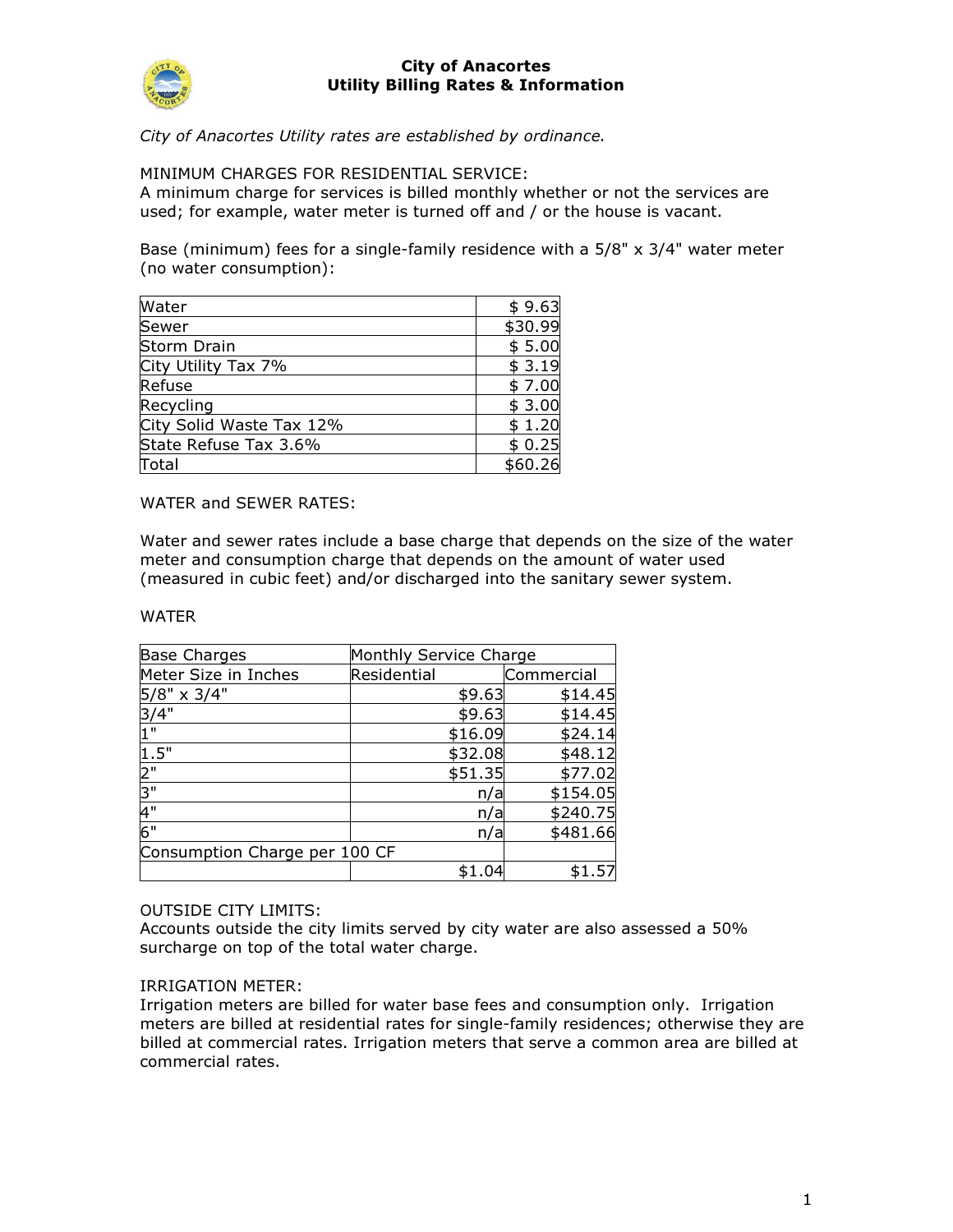

**SEWER** 

| <b>Base Charges</b>                       | Duplexes Are Double The Base Charge |                                  |  |
|-------------------------------------------|-------------------------------------|----------------------------------|--|
| Meter Size                                | Base Charge                         |                                  |  |
| 5/8" x 3/4"                               |                                     | \$30.99 Residential & Commercial |  |
| 3/4"                                      |                                     | \$37.20 Residential & Commercial |  |
| 1"                                        |                                     | \$43.40 Residential & Commercial |  |
| 1.5"                                      |                                     | \$55.80 Commercial               |  |
| 2"                                        |                                     | \$89.90 Commercial               |  |
| 3"                                        |                                     | \$340.99 Commercial              |  |
| 4"                                        |                                     | \$433.99 Commercial              |  |
| 6"                                        |                                     | \$650.99 Commercial              |  |
|                                           |                                     |                                  |  |
| Commodity (consumption) Charge per 100 CF |                                     |                                  |  |
| Classification                            | Charge                              |                                  |  |
| Sic 1                                     |                                     | \$2.21 Residential & Commercial  |  |
| Sic 2                                     |                                     | \$2.75 Commercial                |  |
| Sic 3                                     |                                     | \$5.36 Commercial                |  |
| Sic 4                                     |                                     | \$0.87 Commercial                |  |
| SIC 4: BOD per Pound                      |                                     | \$1.16 Commercial                |  |
| SIC 4: TSS per Pound                      |                                     | \$0.71 Commercial                |  |

MAXIMUM SEWER CHARGES for single-family residential and single metered duplex accounts: Sewer "Caps."

Sewer charges are based on water consumption, by assuming that most water that comes in to a home goes out of the home through the City sanitary sewer system. During the warmer months many homes have increased water usage that is not expelled through the sewer, mostly due to yard watering. In order to allow for the increase in water use without the increase in water going into the sewer, the City of Anacortes sets a "cap" on sewer charges on residential and single metered duplex accounts. This cap is based on the AWWU, taking the consumption between November 1 and March 1 and averaging it. Adjustments due to leaks or misreads during the averaging period are factored in.

The cap is then applied to the account for the next 12 months, beginning in April.

SEWER AWWU for SINGLE FAMILY RESIDENCE ⅝" x ¾" WATER METER

| Ceiling Consumption |          | Maximum Charges                    |         |
|---------------------|----------|------------------------------------|---------|
|                     | 600 CF   |                                    | \$44.27 |
|                     | 800 CF   |                                    | \$48.70 |
|                     | 1,000 CF |                                    | \$53.13 |
|                     | 1,500 CF |                                    | \$64.19 |
|                     |          | Over 1,500 CFNo Limit / Actual Use |         |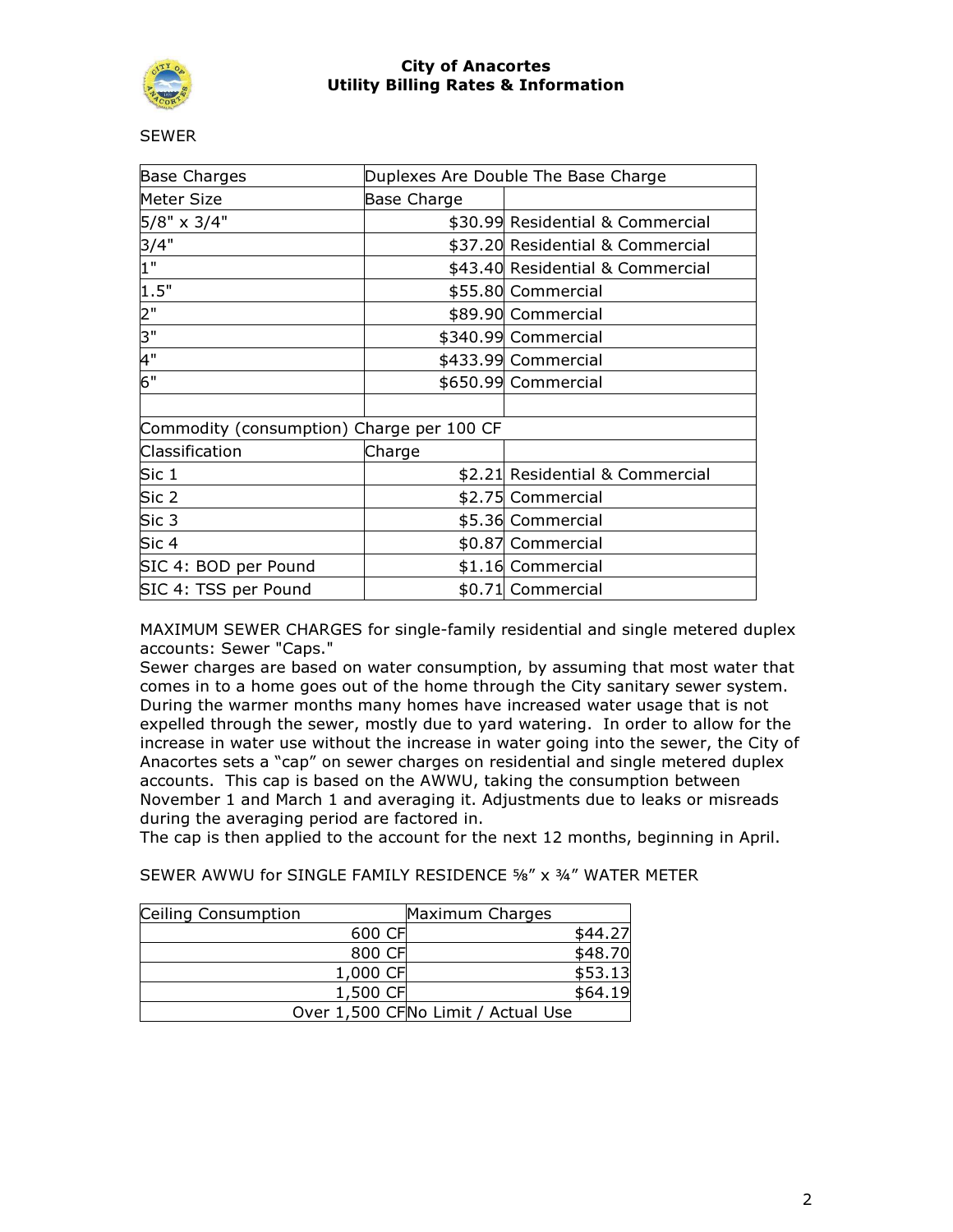

## SEWER AWWU for SINGLE METERED DUPLEXES ⅝" x ¾" WATER METER

| Ceiling Consumption |               | Maximum Charges       |          |
|---------------------|---------------|-----------------------|----------|
|                     | 1,200 CF      |                       | \$88.55  |
|                     | 1,600 CF      |                       | \$97.40  |
|                     | 2,000 CF      |                       | \$106.25 |
|                     | 3,000 CF      |                       | \$128.39 |
|                     | Over 3,000 CF | No Limit / Actual Use |          |

### STORM DRAIN

| Single Family Residential          | \$5.00 |
|------------------------------------|--------|
| Commercial per ERU / ISU per Month | \$5.00 |

#### REFUSE

Monthly Charge - One Scheduled Pick Up Per Week

|    | Number & Size of Totes | Residential      | Commercial |
|----|------------------------|------------------|------------|
|    | 20-Gallon              | \$7.00 (minimum) | \$7.00     |
|    | 32-Gallon              | \$13.00          | \$13.00    |
|    | 32-Gallon              | \$23.00          | \$23.00    |
|    | 32-Gallon              | \$33.00          | \$33.00    |
|    | 32-Gallon              | Not Available    | \$43.00    |
| 15 | 32-Gallon              | Not Available    | \$53.00    |

### ADDITIONAL REFUSE

Place extra refuse in pre-paid "City Garbage Bags": blue, heavy-duty 32-Gallon capacity bags available for purchase at City Hall and various retail outlets throughout Anacortes.

| City Garbage Bags per Bag<br>\$2.50 |
|-------------------------------------|
|-------------------------------------|

Please call the Solid Waste Department at 360-293-1921 for prices on Special Hauls, Appliance Removal, and Saturday "U-Haul".

### Vacant Residence Rate

If your home will be vacant for more than 90 days but less than one year with no water use, you may be eligible to have refuse and recycling charges removed from your bill for that period. "Vacant Residence Utility Rate Reduction Requests" with details and requirements are available online or at City Hall.

#### DUMPSTERS:

"Permanent"- Commercial Accounts Only Monthly Charge One scheduled pick up per week, additional pick-ups may be scheduled.

| Container Size                    | Monthly Rate | Extra Pick Ups |
|-----------------------------------|--------------|----------------|
| 1.5 Cubic Yard 28"L x 72"W x 35"H | \$92.00      | \$23.00        |
| 2 Cubic Yard 35"L x 72"W x 38"H   | \$113.00     | \$28.25        |
| 3 Cubic Yard 44"L x 72"W x 45"H   | \$155.00     | \$38.75        |
| 6 Cubic Yard 66"L x 72"W x 61"H   | \$310.00     | \$77.50        |
| 8 Cubic Yard 71"L x 72"W x 75"H   | \$413.00     | \$103.25       |